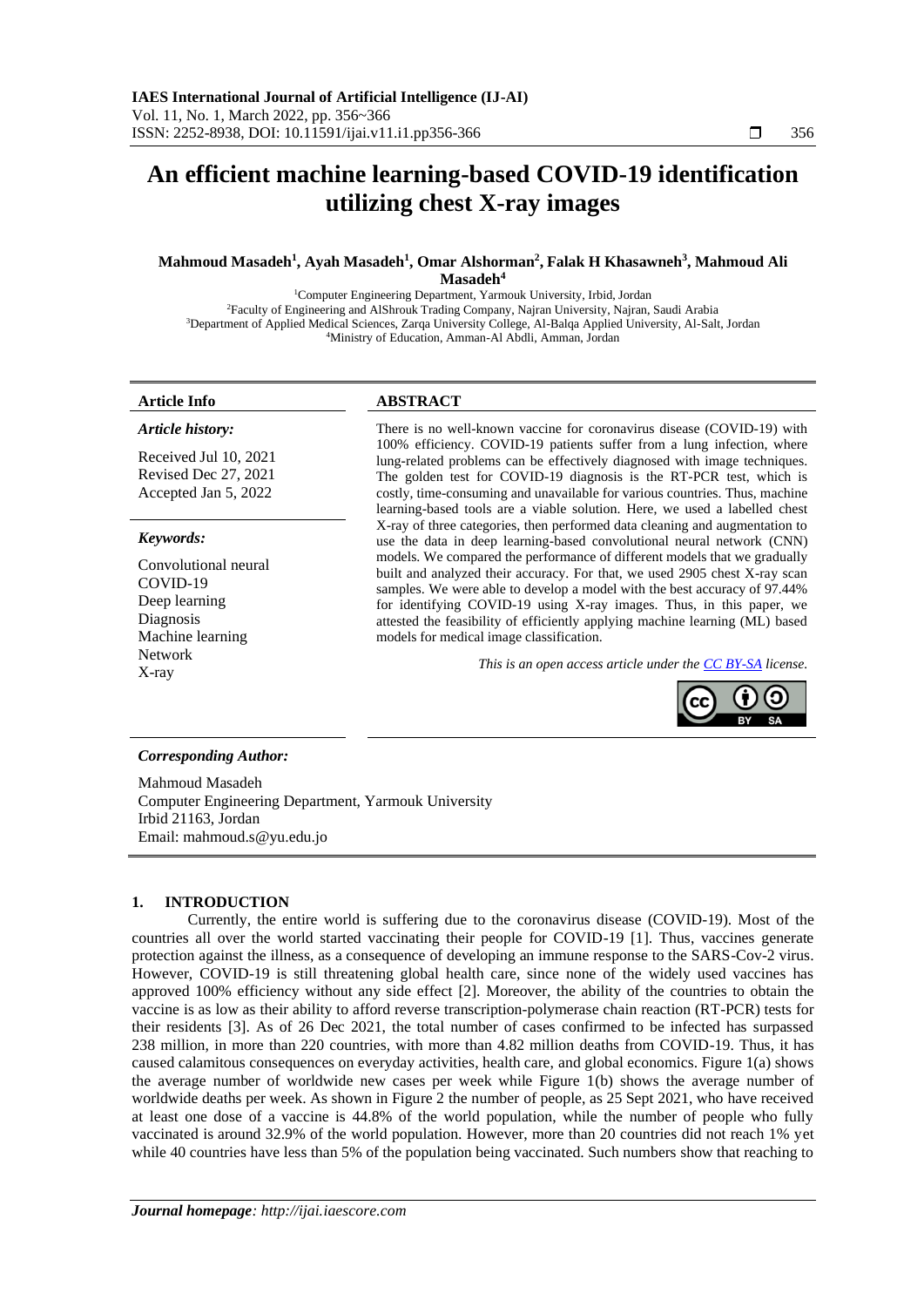

Figure 1. Average number of world wide (a) new cases per week and (b) deaths per week

Since the beginning of the pandemic, different repositories, e.g., Github and Kaggle, presented online chest X-ray images for natural and infected peoples where such images include notable knowledge regarding the COVID-19 virus [5]. The diagnosing process of COVID-19 required the direct contact of the infected patients with the medical staff, which is very risky task [6]. Thus, more precautions are required. Moreover, the treatment procedure should be strict to reduce the risk of infecting the healthy ones [7]. This plague is developing in a sequential process that conveys from one person to another after contacting COVID-19 infected bodies [8]. The diagnosis process of this epidemic includes various personnel, e.g., doctors, nurses, lab technicians and hospital staff [9]. Therefore, to degrade the effect of COVID-19 several approaches have been applied [10]. Moreover, medical imaging is an effective methodology for examining and forecasting the influence of COVID-19 on an individual's well-being [11].



Figure 2. The number of people worldwide who have received a minimum of one dose of a vaccine

Medical systems, including the healthcare givers, are facing tremendous demands on the available resources, e.g., medical tools, RT-PCR test kits, and hospital beds [12]. Thus, the ability to offer a prioritized hospitalization for severe cases is crucial, where the inability to do so exacerbates the plague rate and significantly hinders disease containment [13]. To help the medical systems, especially in the developed countries with limited resources, various prediction models have been introduced for fast, cheap, and reliable diagnosis of COVID-19 [14].

The main symptoms for COVID-19 include respiratory dysfunction with moderate to critical conditions, e.g., sore throat, coughing, and diarrhea, where the virus circulates by air and physical contact [15]. Moreover, elderly people with chronic diseases need special handling since they are vulnerable and

*An efficient machine learning-based covid-19 identification utilizing chest x-ray … (Mahmoud Masadeh)*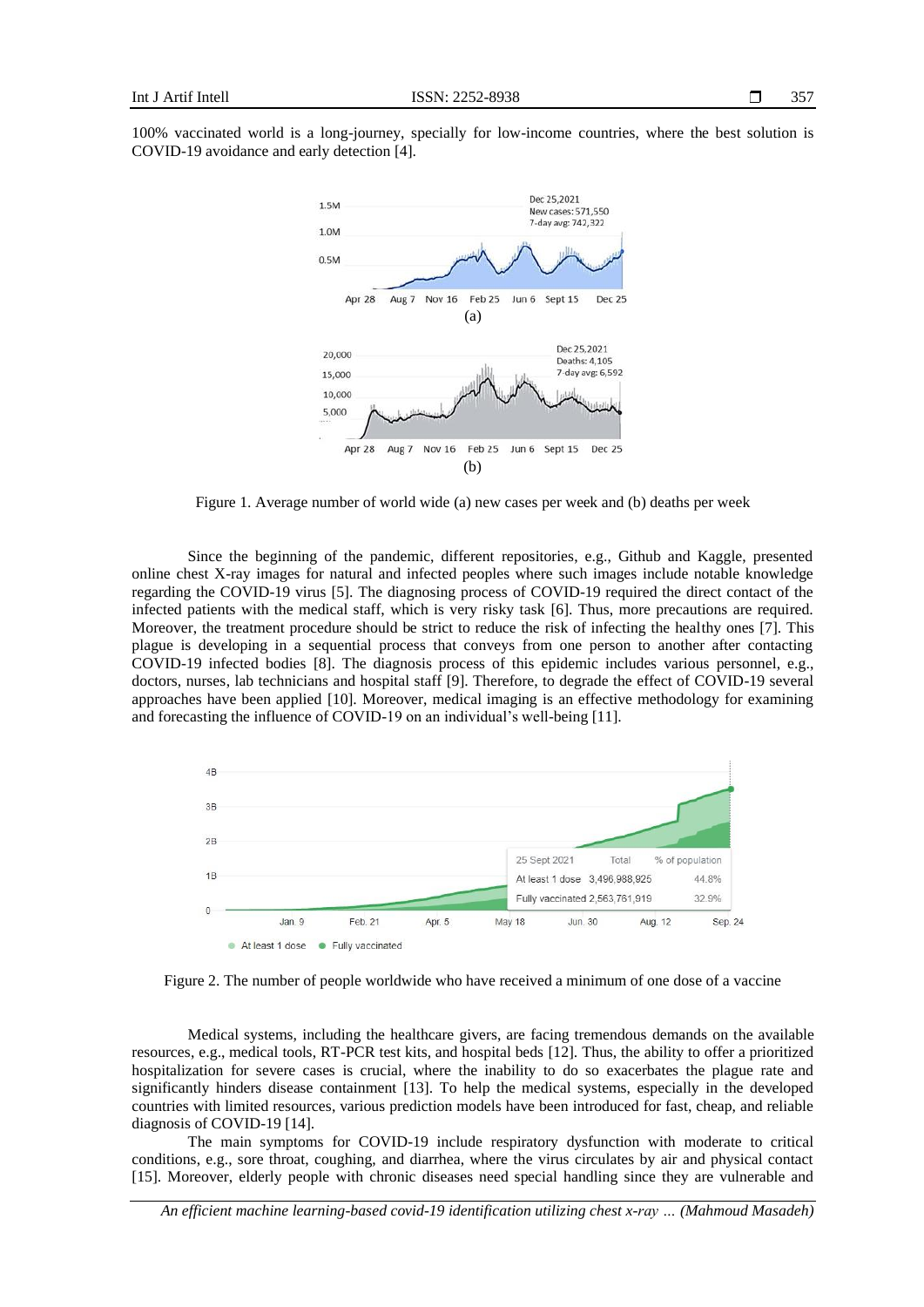could exhibit serious breakdown if affected with this disease. Thus, the most familiar response to this outbreak is patient isolation and infection-control standards. Whenever the RT-PCR test kits are unavailable due to time and/or cost constraints, machine learning-based approaches could be used, where the smart analysis of X-ray and computerized tomography (CT) images can easily identify COVID-19 cases [16]. However, there is no golden ML-based model where a highly accurate approximation is acceptable in such cases [17], [18].

Various ML-based techniques are used for disease detection using medical images and signals, e.g., electroencephalogram (EEG) [19], electrocardiogram (ECG), and electromyography (EMG) [20]. For example, the authors of [21] introduced a ML-based decision assistance scheme for the prediction of diabetes, while the authors of [22] used various ML-based techniques for cancer detection. The performance of such ML-based approaches is extremely influenced by the quality of the non-optimal and time-consuming hand-engineered features [23]. Therefore, implementing an automatic extraction of optimal features, from the input data, for efficient feature extraction with enhanced classification precision, is required. Thus, various techniques based on deep learning (DL) could be utilized [24], [25].

The authors of [26] suggested using deep CNNs for segmenting lung X-ray images. Thus, they were able to enhance the performance of clinical diagnosis of different diseases of the lungs. In [27], the authors applied CNNs for automatic feature learning and classification. Then, revealed a reliable system to recognize breast cancer using histology images [28]. However, using DL models requires large datasets for training, where such a huge dataset is not always available. Moreover, the majority of medical images datasets are imbalanced with inadequate representation, in addition to privacy and confidentiality concerns of medical data [29]. Therefore, different data augmentation methods are introduced to defeat the shortage of labelled data and model over-fitting. For that, data alteration, e.g., scaling, flipping, rotation, and transformation, is used [30].

According to [31], there exist three main mechanisms to utilize CCNs for the classification of medical images; preparing the CCN from whatever is available (the scratch); using already pre-trained (offthe-shelf) CCNs; unsupervised CCN pre-training with supervised fine-tuning. In this work, we used the first mechanism (trained the CCN from the scratch). In this paper, we introduce an efficient DL-based model that predicts a positive SARS-CoV-2 infection based on X-ray images. We utilized a well-known machine learning method, CNN, which is effective to realize. The proposed model is also able to recognize pneumonia as well as normal cases. We trained the model on publicly available data, i.e, Kaggle repository, which is used by various related works. Thus, our model can be realized globally for efficient monitoring and prioritization of testing for the virus in the worldwide community.

Next, we describe some of the work that is closely related to this paper based on utilizing X-ray and CT images for disease diagnosis. The authors of [32] suggested a Multi-level thresholding and SVM based methodology for COVID-19 detection utilizing 40 images of chest X-ray where the obtained accuracy was 97.48%. Similarly, the authors of [33] introduced a novel framework of DL to diagnose COVID-19, called COVIDX-Net. Based on 50 images of chest X-ray, it supports the practitioners to automatically detect COVID-19. Based on 25 COVID-19 positives and 25 normal images, the accomplished accuracy was 90%.

The scholars of [34] introduced various approaches for COVID-19 discovery with the challenges facing the RT-PCR. Thus, it is highly obliged to realize an automatic identification method to restrict the expanse of the virus through direct communication. While there are various DL approaches for COVID-19 detection, they are able to detect subjects suffering from pneumonia without the ability to accurately specify the exact cause of pneumonia, i.e., whether it is COVID-19, bacterial, or fungal attack. The authors of [35] proposed using AI tools, by radiologists and healthcare professionals, for fast and reliable COVID-19 diagnosis. Due to a shortage of publicly available datasets, the authors built a dataset of 170 X-ray images from multiple sources. Then, build a forecasting technique based on DL and transfer learning algorithms. Experimental results reveal a 94.1% accuracy based on modified CNN.

In [36], the authors designed a DL-based model, i.e., COVID-Net, which delivered a 92.4% success rate using 13975 radiography images. The used images are collected from various open access data. A large dataset of 1427 X-ray images was collected in [37], where the outcomes indicate that DL with X-ray imaging can obtain meaningful biomarkers related to the COVID-19 disease with an accuracy of 96.46%. In their study, the authors of [38] investigated the realization of various classification models for COVID-19 detection where they practiced eleven different CNN models. The best classification model realized accuracy of 95.33% for the identification of COVID-19, where that model was based on a deep feature plus SVM. The study of [39] proposed five pre-trained CNN-based models for COVID-19 detection using chest X-ray images. The models InceptionV3 and ResNet50 achieved an average accuracy of 95.4% and 96.1%, respectively.

The authors of [40] trained a DL-based model on the ResNet-101 CNN architecture using a dataset of 4376 X-ray images. They achieved an accuracy of 71.9%, where such low accuracy is due to the shortage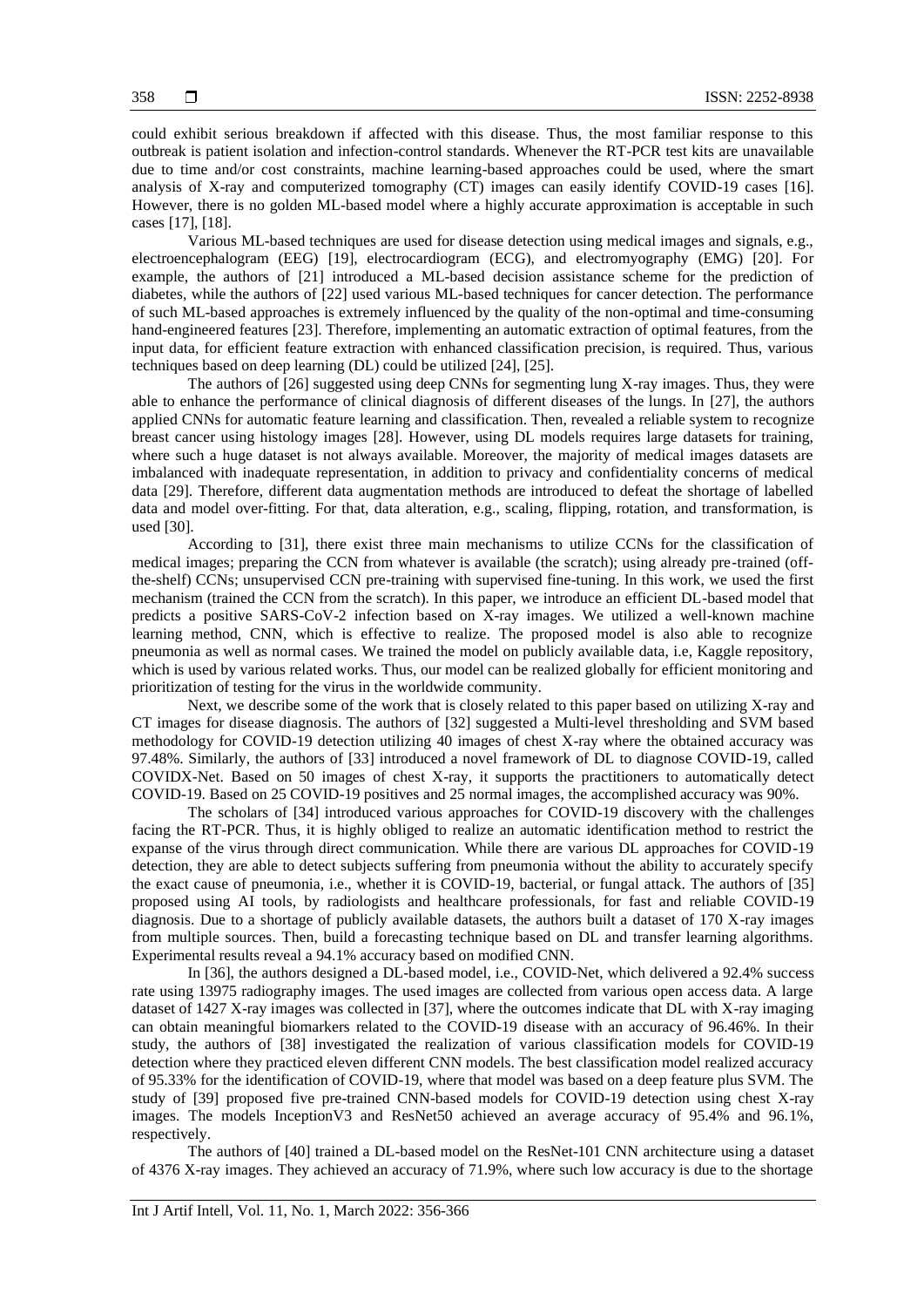of the used images in the testing stage. Various work proposed using CT images for COVID-19 diagnosis, e.g., [41]–[44], which achieved an accuracy of 86%, 82.9%, 90.8%, and 86.7%, respectively. It is known that a chest X-ray is a reliable first-look exam with low cost, while a CT scan is suitable for exact analysis and therapy with high cost. Moreover, CT radiation causes attention for subjects who need dynamic monitoring, in addition to investigating children and young patients [45]. Therefore, in this work, we focus on using Xray images while keeping CT images as future work.

# **2. CNN-BASED PROPOSED MODEL**

# **2.1. Convolutional neural networks (CNNs)**

Artificial intelligence (AI) can contribute to the fight against COVID-19 in various ways such as immediate alarms and warnings, examination and prediction, following and forecast, treatments, and cures, data dashboards, and social control. Machine learning (ML) uses algorithms to analyze big-data and learn from it [46]. Then, it will be able to make a prediction or a decision about new unseen data [47]. A wellknown technique to realize machine learning is deep learning (DL), which employs algorithms caused by the composition and functionality of the neurons of the human brain. Artificial neural networks (ANN) are DL models that are based on the structure of the brain's neural network, which is a lightweight design for data classification problems. For a given set of inputs, the activation function of a neuron specifies its result. The activation function is inspired by the activity of our brain, where several neurons fire, i.e., are operated, by several stimuli. ANNs are an expensive solution for image classification problems since 2D images are converted to 1D vectors. Thus, 1D vectors will have a large number of trainable parameters with unusual storage and processing requirement. On the other hand, CNN, i.e., ConvNets, are a specific type of ANN that use convolution operation instead of the common multiplication in one of their layers at least. Thus, in this work, we implement CNN in Python.

The fundamental construction block for CNN are filters, i.e., kernels, which are applied to deduce the related features from the input images utilizing the convolution process. CNNs include two main steps, where the first step is feature learning, which includes: i) convolution for features learning, ii) application of activation function to obtain non-linearity, and iii) pooling to decrease dimensionality and maintain spatial invariance. The second step is the classification, where the output of the feature extraction is fed into fully connected layers. Then, the output is expressed as the chance of an image pertaining to an appropriate class. Generally, the CNNs have various advantages clouding their ability to automatically learn the filters which are used for feature extraction from the inputs. Moreover, CNNs capture the spatial features from images, i.e., the organization of pixels and the correlation between them. Besides, an individual filter is employed across various parts on input images to compose a feature map, i.e., parameter sharing. Section 3.4 explains the architecture of the proposed CNN model, including feature extraction and classification. Moreover, Table 1 explains the parameters of the layers of the proposed/constructed model.

A well-known problem in ML-based models is overfitting and underfitting. Model overfitting is when the model has high prediction accuracy for the training data while it has low prediction accuracy for the testing data. Furthermore, underfitting is when the model is unable to properly predict the class of the data even for the data it was trained on. To solve model underfitting we could increase the complexity of the model or add more features to the input sample. Data augmentation is achieved by making a conscious modification to the training data, e.g., flip, rotate, crop, zoom, and vary the color, in order to produce new data and reduce model overfitting. Thus, we ensured that our model is free from over- & under-fitting. Figure 3 shows the main phases of our CNN-based proposed design. It includes six main steps, which are data preprocessing, importing the necessary modules, data partitioning, building the model by iteratively adding layers, fitting the model, and building a Flask webpage as a graphical user interface (GUI).



Figure 3. The main phases of the CNN-based proposed design

### **2.2. Data Set of X-ray images**

*An efficient machine learning-based covid-19 identification utilizing chest x-ray … (Mahmoud Masadeh)*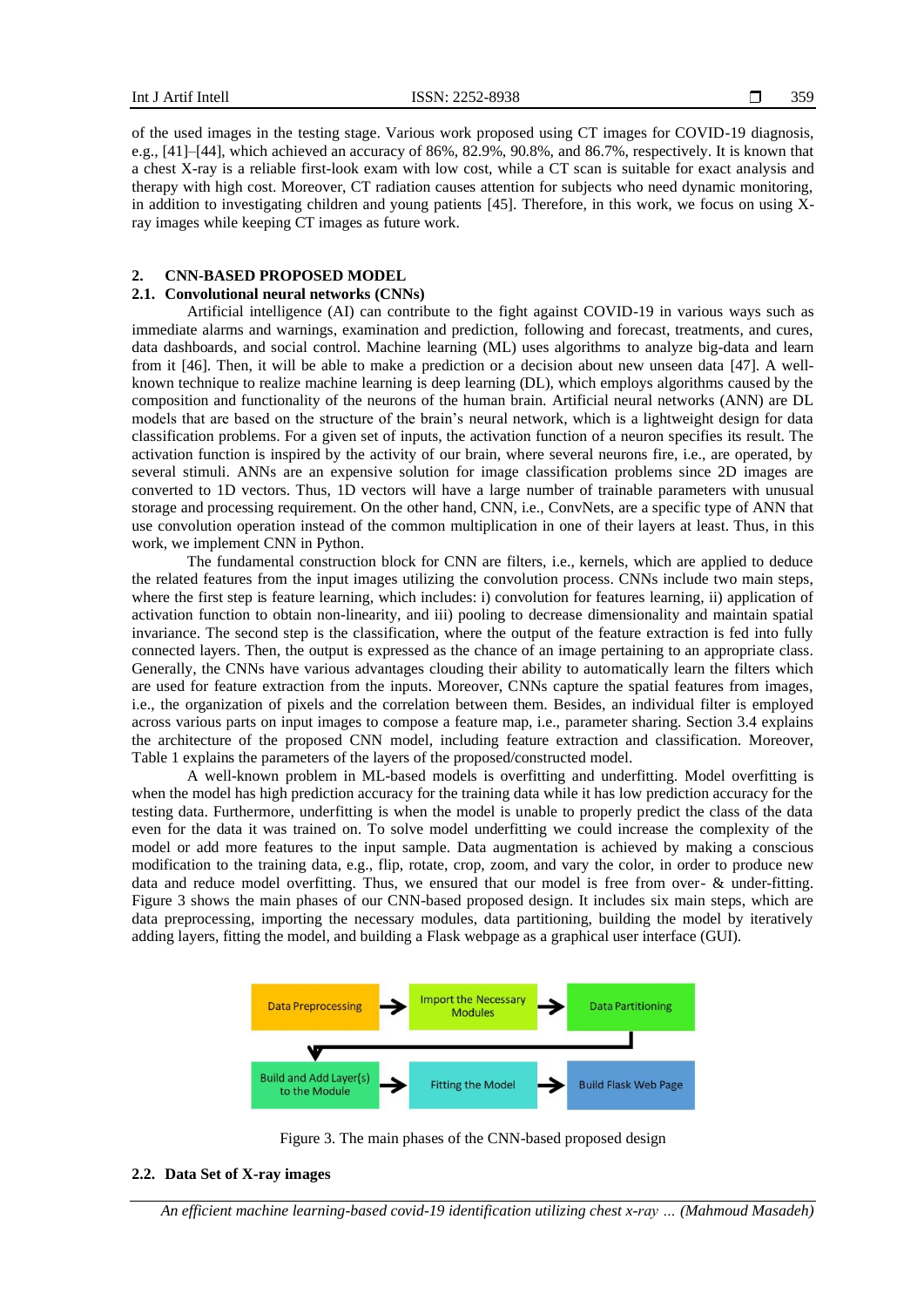In this work, we handled chest X-ray images of three classes, i.e., normal, viral pneumonia, and COVID-19 infected where Figure 4 depicts a sample set of the used images. For the collected dataset which covers three classes, we collect 1345 X-ray images of the normal class, 1342 X-ray images of the pneumonia class, and 217 images of the COVID-19 class. Thus, the complete number of images of the dataset is 2905. This data has been obtained from the Kaggle repository [48] and used by previous works, e.g., [32]–[40]. In the exploratory analysis we divide the data into a training set of 2324 images, i.e., 80% of the data, and a validation set of 581 images, i.e., 20% of the data such data partitioning is used by most of ML models and various related works. For parameter tuning, we used 464 images while performed final model testing by the remaining 117 images.

Regarding data preprocessing, we exported the X-ray images, with their APIs, from the Kaggle repository [48]. Then, we cleaned the exported data. It is well-known that DL methods require a large dataset of images to obtain a reliable result, which is not always available due to privacy issues, cost, and data generation time. Thus, we augmented the data through performing data transformation, e.g., rotating and scaling, to extend the size of the training data. Moreover, data enlargement solves the problem of model overfitting and improves the achieved accuracy.



Figure 4. A sample of data set of X-ray images

#### **2.3. Import the required modules**

We used Keras, which is a deep learning Python library. It offers simple and compatible application programming interface (API) with easily explained error messages. Thus, the required user actions are minimal. If needed, comprehensive documentation and guidance are also available. Keras enables a fast transition from the idea to the result. We used Adam as an optimization algorithm and Relu as an activation function. Moreover, we used various libraries as explained next.

With images, efficient computing requires performing operations on data as vectors and matrices. Thus, linear algebra is required where the scientific computing library, i.e., NumPy, is utilized. Communicating with the operating system is achieved by various functions implemented by the OS module in Python. For data science and analytics, we use the Pandas module which runs on top of the NumPy library. The sequential module allows creating a deep learning model by adding layers to it. However, some architectures are not linear stacks, e.g., a Siamese NN, which concurrently works on two different input vectors. However, in this work, we use the sequential model. Flatten library converts multi-dimension matrices to vectors.

#### **2.4. Developing deep learning-based model**

For the implementation of the target design, we considered various features, i.e., design specifications, that are related to the neural network and the associated web page. The main three features are: i) time complexity where an efficient algorithm will have a short execution time, ii) performance where a high prediction accuracy is obtained by changing the number of layers of the NN, the number of the nodes per layer, and the type of the activation function, and iii) novelty where a new design is implemented without using previous designs.

We obtained the data from the Kaggle repository, cleaned it, and performed data augmentation. Then, this data is applied to train the suggested model. For more useful investigation, we implemented various models with different settings. Then, we examine their performance to determine the accuracy. We plan to reduce the loss function with succeeding epochs, where one Epoch is when a complete dataset is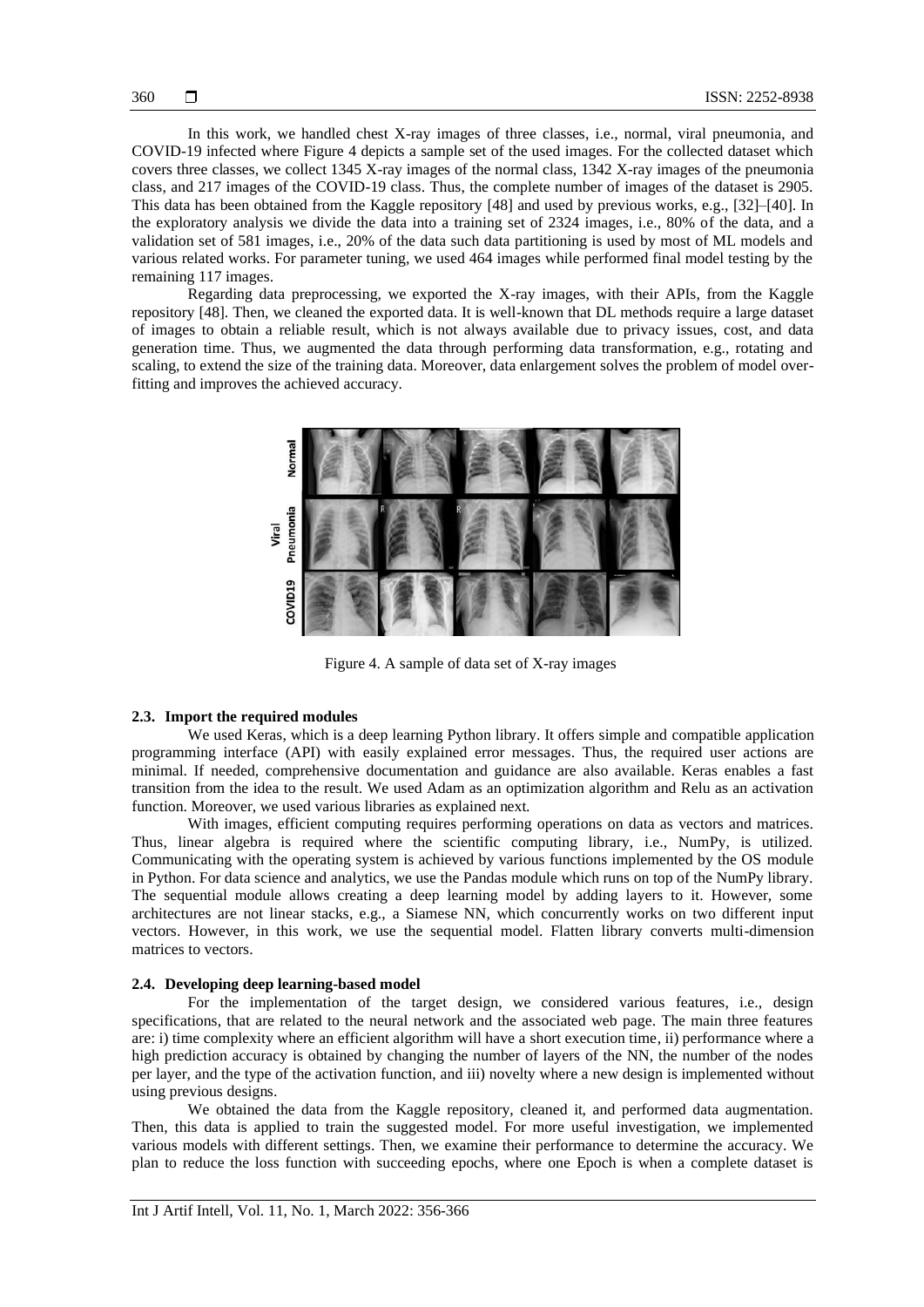moved forward and backward within the neural network once. Therefore, we adopted Adam optimizer with a learning rate (LR)=0.001 for model training. We have employed the categorical cross-entropy loss to train our model. In the proposed models, we used the default activation function, i.e., the rectified linear unit (ReLU), which is shown in Figure 5 where  $y=Max(0,x)$ . Figure 6 shows the structure of the proposed model where more implementation details are given in Table 1.



Figure 5. Activation functions: ReLU



Figure 6. The architecture of the proposed CNN Model

| rable 1. Parameters of the layers of the proposed model. |                            |                     |                                |  |  |  |  |
|----------------------------------------------------------|----------------------------|---------------------|--------------------------------|--|--|--|--|
| Number of Layers                                         | Layer (Type)               | <b>Output Shape</b> | Number of Trainable Parameters |  |  |  |  |
|                                                          | $Conv-2D$                  | (222, 222, 32)      | 896                            |  |  |  |  |
|                                                          | Max pool-2D                | (111, 111, 32)      | 0                              |  |  |  |  |
| 3                                                        | $Conv-2D$                  | (109, 109, 64)      | 18496                          |  |  |  |  |
| 4                                                        | Max pool-2D                | (36, 36, 64)        | 0                              |  |  |  |  |
| 5                                                        | $Conv-2D$                  | (34, 34, 64)        | 36928                          |  |  |  |  |
| 6                                                        | Max pool-2D                | (17, 17, 64)        |                                |  |  |  |  |
|                                                          | Flatten                    | (18496)             |                                |  |  |  |  |
| 8                                                        | Dense                      | (512)               | 9470464                        |  |  |  |  |
| 9                                                        | Dropout                    | (512)               | $\Omega$                       |  |  |  |  |
| 10                                                       | Dense                      | (256)               | 131328                         |  |  |  |  |
| 11                                                       | Dropout                    | (256)               | $\Omega$                       |  |  |  |  |
| 12                                                       | Dense                      | (128)               | 32896                          |  |  |  |  |
| 13                                                       | Dropout                    | (128)               | $\Omega$                       |  |  |  |  |
| 14                                                       | <b>Batch Normalization</b> | (128)               | 512                            |  |  |  |  |
| 15                                                       | Dense                      | (64)                | 8256                           |  |  |  |  |
| 16                                                       | Dropout                    | (64)                | $\Omega$                       |  |  |  |  |
| 17                                                       | Dense                      | (3)                 | 195                            |  |  |  |  |

Table 1. Parameters of the layers of the proposed model.

Padding is a technique that allows us to keep the size of the filtered image the same as the original image. However, we did not use padding in any convolutional layer  $(P=0)$ . This is why for an input image of size n×n, we obtain an output image of size n-2×n-2. Application of the filter to the input image requires moving the filter from left to right and from top to bottom. The amount of this movement is defined as stride. The default value of the stride is (1,1) for the horizontal and vertical movement, where such value works well for most of the cases. Therefore, we applied the default value of the filters in all convolutional layers in this work. When performing a stride convolution for an input image of size n×n, padding is (P), the stride is (S), and the filter size is F×F. Then the size of the output is defined as in (1).

Output size = 
$$
\left(\frac{n+2P-F}{S} + 1\right)\left(\frac{n+2P-F}{S} + 1\right)
$$
 (1)

As shown in Figure 6, we used convolution and maximum pooling thrice, where the used X-ray images are of size  $224 \times 224$  pixels. The size of the filter for the three convolutional layers is  $3 \times 3$  while S=1.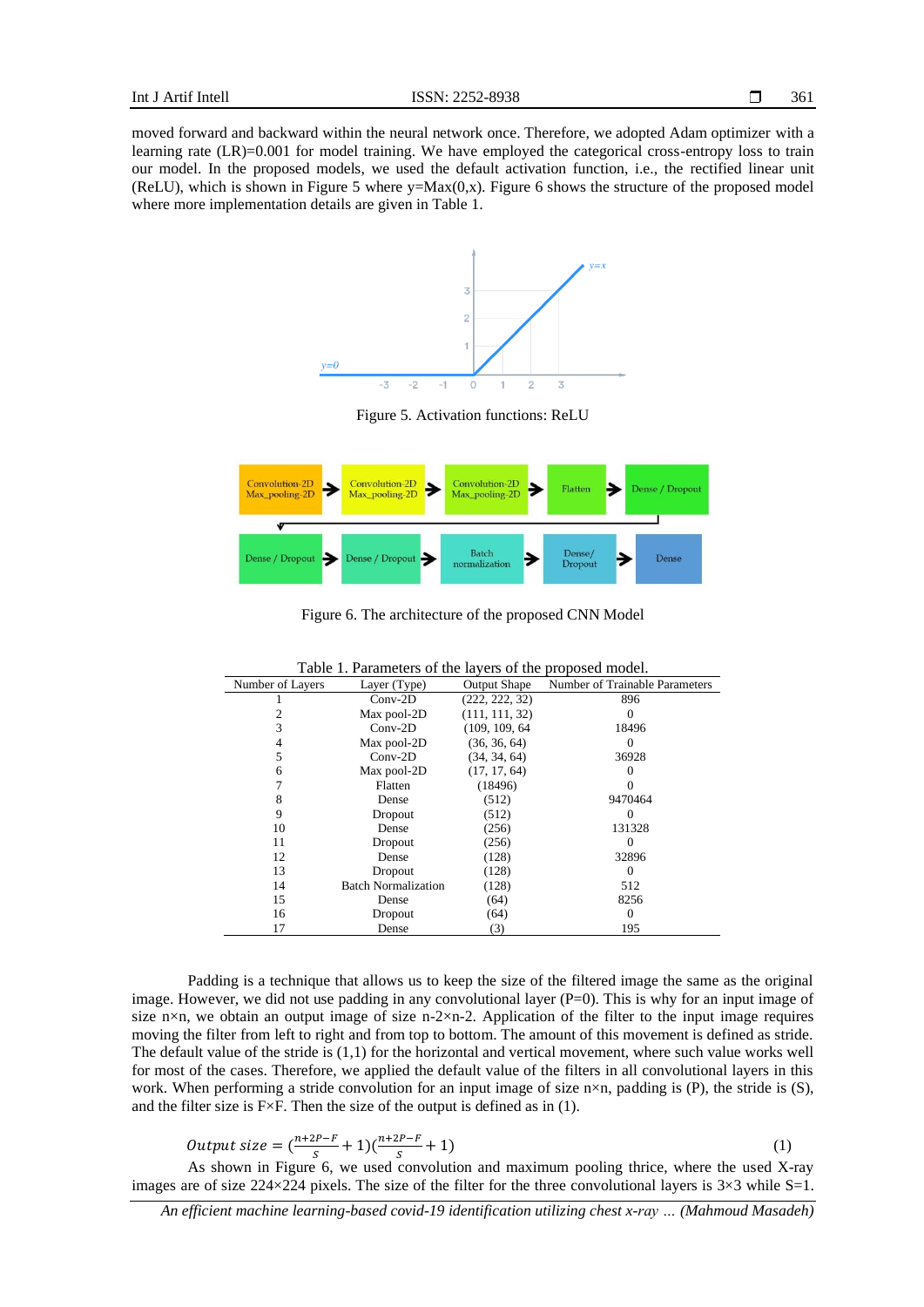For the first layer, the convolution result is an images of size  $222 \times 222$ . Then, we applied the max pool function with S=2 and F=2, utilizing 32 filters. The result of maximum pooling is images of size of  $111\times111$ . Regarding the second layer, the max pool function has  $S=3$  and  $F=3$ , utilizing 64 filters. On the other hand, the third layer has  $S=2$  and  $F=2$ , which is similar to the first layer. The output shape of the 3 layers is shown in Table 1, which are directly obtained according to (1).

The result of applying 2D convolution and max-pooling has the size of (17, 17, 64). Then, Flatten which converts multi-dimension matrices to vector, is applied to convert the data from  $17\times17\times64$  to 18496. The dense, i.e., fully connected layer, which is a linear operation on the layer's input vector, is used 5 times (layer 8, 10, 12, 15 and 17). The input vector for the first dense layer is 512 which is reduced by 2 to reach 64 for the 4th dense layer, while the 5th dense layer has an output vector of 3 which represents one class of the X-ray possible types. Dropout is a well-known regularization procedure, which aims to decrease the complexity of the model with the aim to stop overfitting. Thus, we applied dropout 4 times directly after applying dense operation. Batch normalization technique is designed to standardize the inputs to a layer in CNN. Thus, it significantly expediting the training process with improved performance. In our model, we applied batch normalization once after the third pair of dense-dropout.

# **3. RESULTS AND DISCUSSION**

Figure 7 shows the training loss and validation loss for the 30 epochs of model training. We notice that the training loss starts with the maximum of 1.83 for the first epoch and reaches 0.073 for the last epoch. Regarding the validation loss, it starts by a value of 0.74 and reaches a maximum of 1.46 at epoch 11. Then, the loss starts decreasing until it reaches 0.155 at the last epoch.



Figure 7. The training and validation loss of the model with successive epochs

Figure 8 shows the training and validation accuracy for the 30 epochs of model training. Regarding the accuracy of the training model, it starts by 32.1% and reaches the maximum of 97.55% at the last epoch. The last step was building a flask web page, where flask is a web framework written in Python. It does not require specific tools or libraries, does not include an abstraction method for the database, and it is a reliable framework for web users. We evaluated the proposed model based on accuracy as given in (2). The obtained confusion matrix, for evaluating the accuracy of the model on the testing data, is shown in Figure 9. The achievable accuracy is 97.44% for testing while the accuracy for the training was 97.55% as shown in Figure 8.



Figure 8. The training and validation accuracy of the model with successive epochs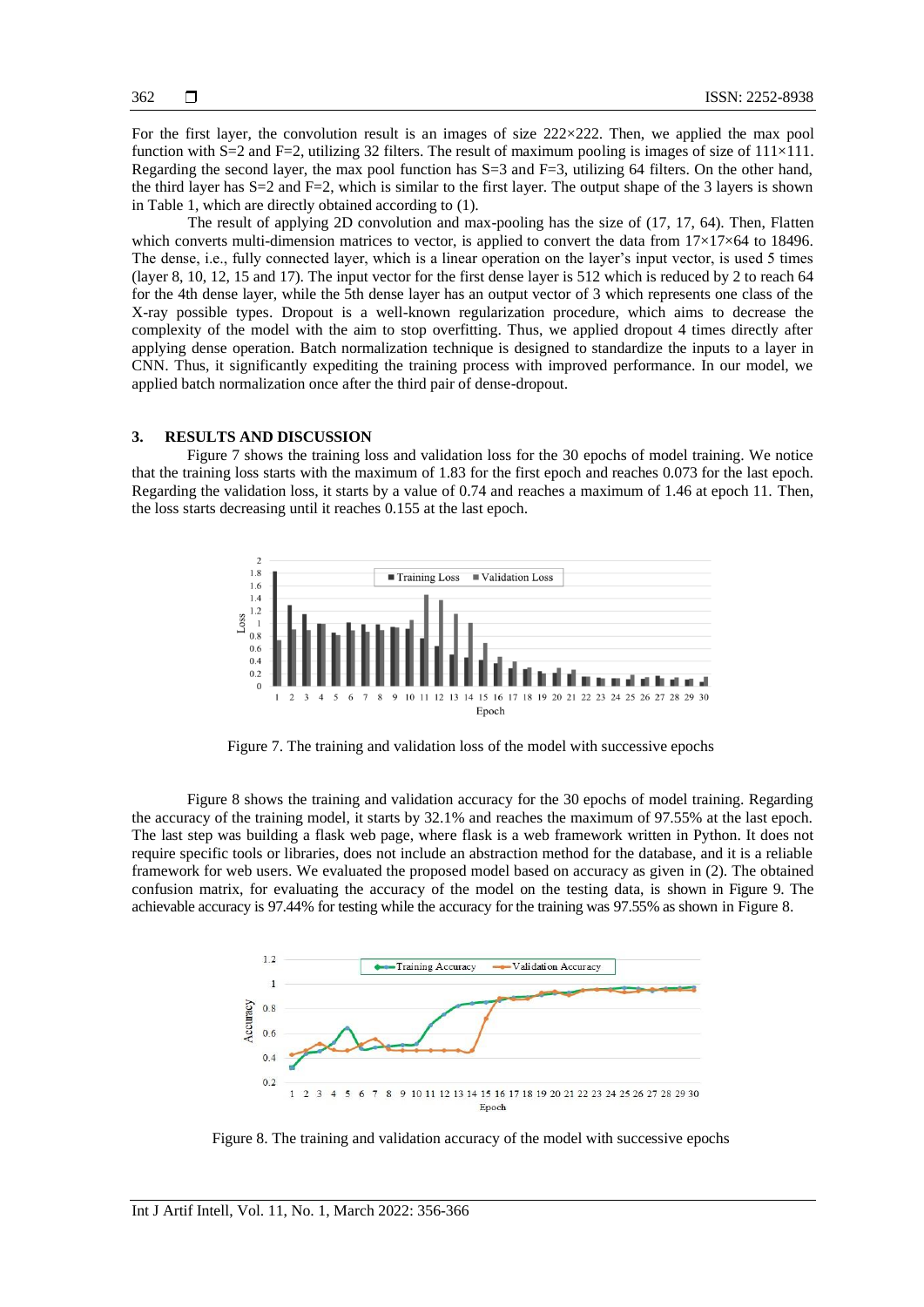The model is called though an interface using flask page as shown in Figure 10. Accordingly, Figures 10(a), 10(b), and 10(c) show the results provided by the model for given images, where these images are classified as normal, COVID-19, and viral pneumonia, respectively. In section 2. we explained various works which are closely related to this work. Table 2 shows a tabular comparison of the proposed model with various related work, i.e., based on chest X-ray and CT images. Moreover, the table shows the number of used images, the type of the images, the used method, and the final accuracy of the model.

|                 |                    | <b>Predicted Class</b> |          |                    |
|-----------------|--------------------|------------------------|----------|--------------------|
|                 |                    | COVID-19               | Normal   | Viral<br>Pneumonia |
| Actual<br>Class | COVID-19           | 10                     |          |                    |
|                 | Normal             |                        | 51       |                    |
|                 | Viral<br>Pneumonia |                        | $\bf{0}$ | 53                 |





Figure 10. The GUI of the flask page for COVID-19 detection (a) result: normal, (b) result: COVID-19, and (c) result: viral pneumonia

(a)  $(b)$  (c)

| Table 2. Combarison between related DL models for covid-19 identification |                 |                 |                               |              |  |  |
|---------------------------------------------------------------------------|-----------------|-----------------|-------------------------------|--------------|--|--|
| Work                                                                      | Number of Cases | Type of Images  | Method                        | Accuracy (%) |  |  |
| $[33]$                                                                    | 50              | X-ray           | <b>COVIDX-Net</b>             | 90           |  |  |
| [35]                                                                      | 170             | X-ray           | <b>CNN</b>                    | 94.1         |  |  |
| $[36]$                                                                    | 13645           | X-ray           | <b>COVID-Net</b>              | 92.4         |  |  |
| [37]                                                                      | 1427            | X-ray           | $VGG-19$                      | 96.78        |  |  |
| $[38]$                                                                    | 50              | X-ray           | $ResNet50+SVM$                | 95.33        |  |  |
| [39]                                                                      | 100             | X-ray           | Inception V3                  | 95.4         |  |  |
| [39]                                                                      | 100             | X-ray           | ResNet <sub>50</sub>          | 96.1         |  |  |
| [40]                                                                      | 4376            | X-ray           | ResNet-101                    | 71.9         |  |  |
| [41]                                                                      | 1485            | CT <sup>-</sup> | DRE-Net                       | 86           |  |  |
| $[42]$                                                                    | 453             | CT              | M-Inception                   | 82.9         |  |  |
| [43]                                                                      | 542             | CT              | UNet+3D Deep Network          | 90.8         |  |  |
| [44]                                                                      | 618             | CT              | $ResNet + Location$ Attention | 86.7         |  |  |
| Proposed                                                                  | 2905            | X-rav           | <b>CNN</b>                    | 97.44        |  |  |

Table 2. Comparison between related DL models for covid-19 identification

Various authors used the dataset [48] for Covid detection, where they utilized standard CNN architectures, e.g., ResNet. Because of its compelling results, ResNet quickly became one of the most popular architectures in various computer vision tasks. Although ResNet has proven powerful in many applications, one major drawback is that a deeper network usually requires weeks for training, making it practically infeasible in real-world applications. ResNet-50 is a CNN that is 50 layers deep, while ResNet-101 CNN is 101 layers deep. We evaluated the accuracy of our proposed architecture using datasets of

*An efficient machine learning-based covid-19 identification utilizing chest x-ray … (Mahmoud Masadeh)*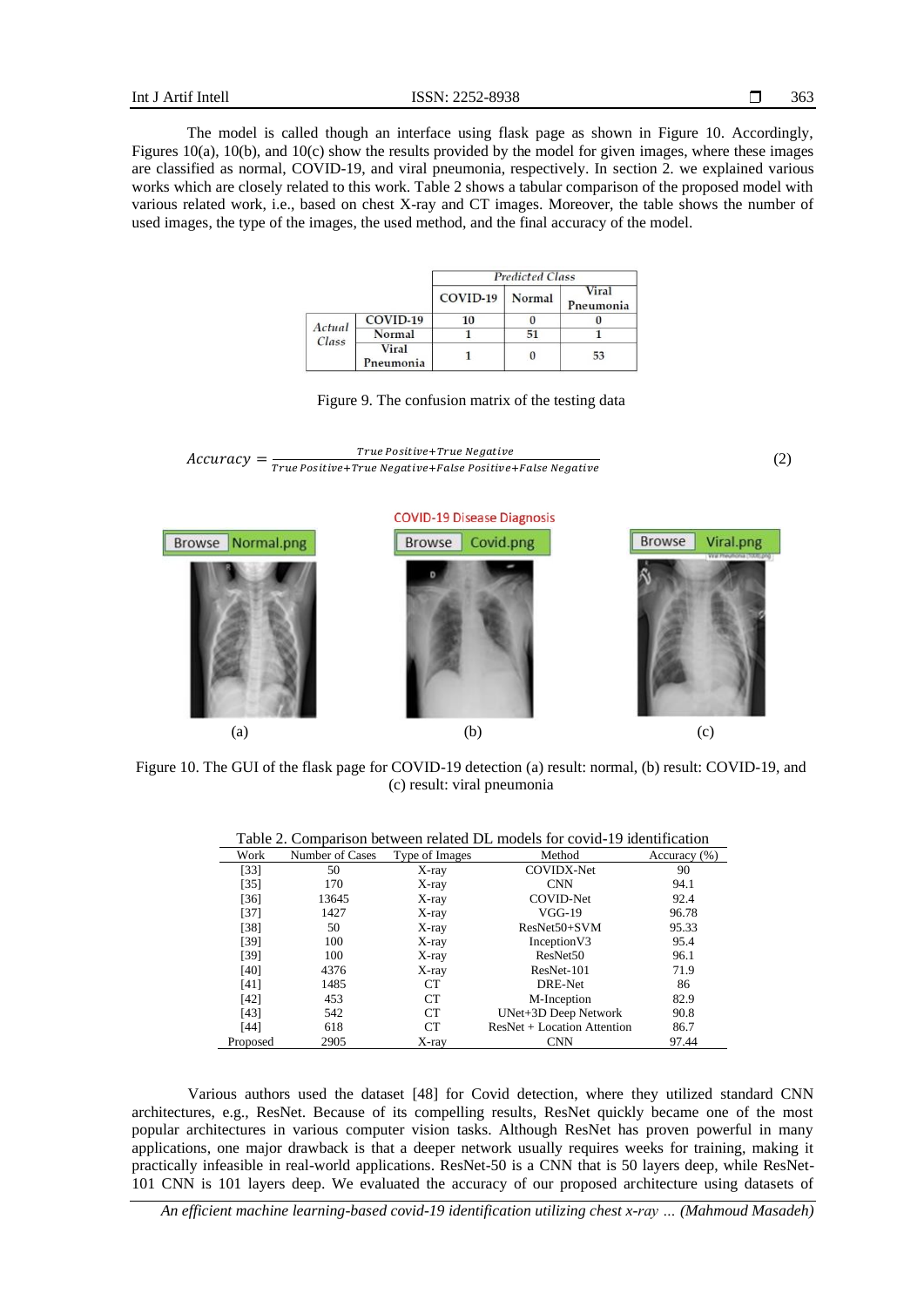previous related works, i.e., [33]–[40]. We obtained a competitive accuracy. The use of mobile phones to scan X-ray images for the detection of COVID-19 is considered as an extension of this work.

#### **4. CONCLUSION**

The latest world pandemic of COVID-19 is progressing daily without a 100% efficient vaccine that has no side effect. Therefore, it is important to quickly identify the infected people to decrease the extent of the COVID-19 by prevention procedures and providing the required health care for the infected ones. Most countries, especially those that have limited resources, are unable to provide the required fast, cheap, and accurate tests to detect the infected cases. Therefore, in this paper, based on a limited set of chest X-ray scans, we investigated various CNN models to detect COVID-19 cases. Our proposed design is completely automated including automatic feature extraction. Moreover, the build models can classify the X-ray into infected, normal, or pneumonia, i.e., three-class classification, with a test accuracy of 97.44% and training accuracy of 97.55%. We tested the proposed model/framework on various data sets which are used by previous works. The testing accuracy was indistinguishable with the accuracy of testing the model based on the training data. Our CNNbased model is usable by radiologists to aid in confirming their initial screening of patients where a negligible accuracy loss is accepted. Thus, this approach is applicable for automatic disease diagnosis e.g., remote places affected by COVID-19. Moreover, we could use it to diagnose other chestrelated diseases. To verify the high accuracy obtained, we tested the models based on the newly introduced public data and obtained almost the same accuracy. The main limitation of the work is using a limited amount of labelled X-ray images for COVID19. Thus, future work will make the model more accurate by using more images. Moreover, the use of magnetic resonance imaging (MRI) and computed tomography (CT) images could be investigated in addition to X-ray images. Finally, COVID-19 belongs to the same family of severe acute respiratory syndrome coronavirus (SARS-CoV) and Middle East Respiratory Syndrome–related Coronavirus (MERS-CoV). Thus, it is possible to detect SARS-CoV and MERS-CoV utilizing chest x-ray and the proposed model/framework.

#### **REFERENCES**

- [1] S. Bagcchi, "The world's largest COVID-19 vaccination campaign," *The Lancet Infectious Diseases*, vol. 21, no. 3, p. 323, Mar. 2021, doi: 10.1016/S1473-3099(21)00081-5.
- [2] "How effective are the covid-19 vaccines?" 2021, Accessed: Mar. 25, 2021. [Online]. Available: https://www.statista.com/chart/23510/estimatedeffectiveness-of-covid-19-vaccine-candidates/.
- [3] S. A. Gómez-Ochoa *et al.*, "COVID-19 in health-care workers: a living systematic review and meta-analysis of prevalence, risk factors, clinical characteristics, and outcomes," *American Journal of Epidemiology*, vol. 190, no. 1, pp. 161–175, Jan. 2021, doi: 10.1093/aje/kwaa191.
- [4] C. Vianello *et al.*, "A perspective on early detection systems models for COVID-19 spreading," *Biochemical and Biophysical Research Communications*, vol. 538, pp. 244–252, Jan. 2021, doi: 10.1016/j.bbrc.2020.12.010.
- [5] B. Aksoy and O. K. M. Salman, "Detection of COVID-19 disease in chest X-Ray Images with capsul networks: application with cloud computing," *Journal of Experimental & Theoretical Artificial Intelligence*, vol. 33, no. 3, pp. 527–541, May 2021, doi: 10.1080/0952813X.2021.1908431.
- [6] C. D. L. Goulart *et al.*, "Lifestyle and rehabilitation during the COVID-19 pandemic: guidance for health professionals and support for exercise and rehabilitation programs," *Expert Review of Anti-infective Therapy*, vol. 19, no. 11, pp. 1385–1396, Nov. 2021, doi: 10.1080/14787210.2021.1917994.
- [7] C. Basile *et al.*, "Recommendations for the prevention, mitigation and containment of the emerging SARS-CoV-2 (COVID-19) pandemic in haemodialysis centres," *Nephrology Dialysis Transplantation*, vol. 35, no. 5, pp. 737–741, May 2020, doi: 10.1093/ndt/gfaa069.
- [8] L. Yan *et al.*, "Prediction of criticality in patients with severe Covid-19 infection using three clinical features: a machine learningbased prognostic model with clinical data in Wuhan," *medRxiv*, 2020, doi: 10.1101/2020.02.27.20028027.
- [9] Y. M. Arabi *et al.*, "How the COVID-19 pandemic will change the future of critical care," *Intensive Care Medicine*, vol. 47, no. 3, pp. 282–291, Mar. 2021, doi: 10.1007/s00134-021-06352-y.
- [10] V. Kumar Singh, M. Abdel-Nasser, N. Pandey, and D. Puig, "LungINFseg: segmenting COVID-19 infected regions in lung CT Images based on a receptive-field-aware deep learning framework," *Diagnostics*, vol. 11, no. 2, p. 158, Jan. 2021, doi: 10.3390/diagnostics11020158.
- [11] S. Bhattacharya *et al.*, "Deep learning and medical image processing for coronavirus (COVID-19) pandemic: A survey," *Sustainable Cities and Society*, vol. 65, p. 102589, Feb. 2021, doi: 10.1016/j.scs.2020.102589.
- [12] T. Hoshina *et al.*, "Intensive diagnostic management of coronavirus disease 2019 (COVID-19) in academic settings in Japan: challenge and future," *Inflammation and Regeneration*, vol. 40, no. 1, pp. 38–47, Dec. 2020, doi: 10.1186/s41232-020-00147-2.
- [13] L. Craxì, A. Casuccio, E. Amodio, and V. Restivo, "Who should get COVID-19 vaccine first? a survey to evaluate hospital workers' opinion," *Vaccines*, vol. 9, no. 3, p. 189, Feb. 2021, doi: 10.3390/vaccines9030189.
- [14] M. Masadeh, O. Hasan, and S. Tahar, "Approximation-conscious IC testin," in *2018 30th International Conference on Microelectronics (ICM)*, Dec. 2018, pp. 56–59, doi: 10.1109/ICM.2018.8704099.
- [15] T. Singhal, "A review of coronavirus disease-2019 (COVID-19)," *The Indian Journal of Pediatrics*, vol. 87, no. 4, pp. 281–286, Apr. 2020, doi: 10.1007/s12098-020-03263-6.
- [16] D. R. Seshadri *et al.*, "Wearable sensors for COVID-19: a call to action to harness our digital infrastructure for remote patient monitoring and virtual assessments," *Frontiers in Digital Health*, vol. 2, pp. 1–8, Jun. 2020, doi: 10.3389/fdgth.2020.00008.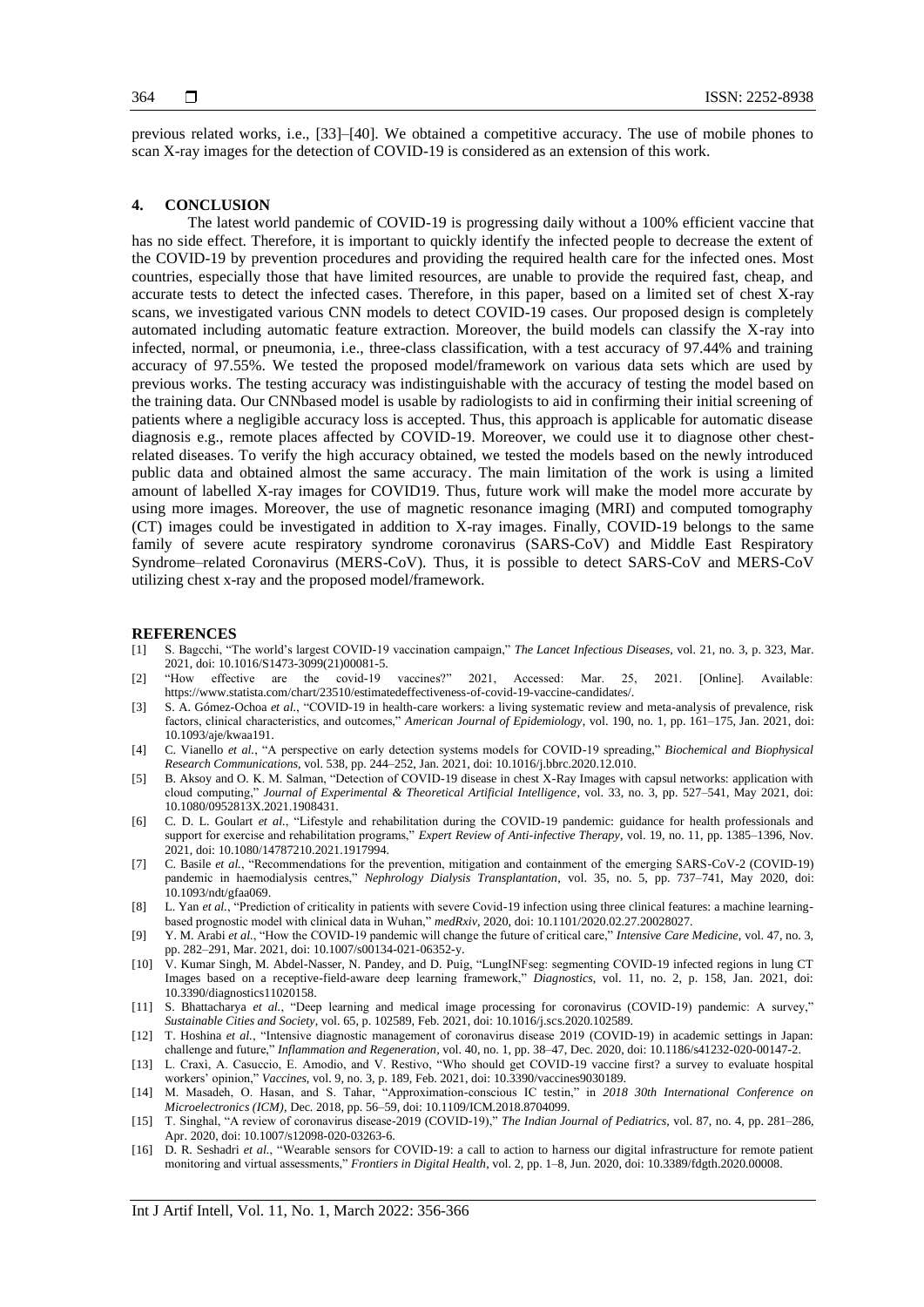- [17] M. Masadeh, O. Hasan, and S. Tahar, "Machine learning-based self-compensating approximate computing," pp. 1–6, Jan. 2020, [Online]. Available: http://arxiv.org/abs/2001.03783.
- [18] M. Masadeh, O. Hasan, and S. Tahar, "Machine-Learning-based self-tunable design of approximate computing," *IEEE Transactions on Very Large Scale Integration (VLSI) Systems*, vol. 29, no. 4, pp. 800–813, Apr. 2021, doi: 10.1109/TVLSI.2021.3056243.
- [19] O. M. AlShorman and A. M. Alshorman, "Frontal lobe and long-term memory retrieval analysis during pre-learning stress using EEG signals," *Bulletin of Electrical Engineering and Informatics*, vol. 9, no. 1, pp. 141–145, Feb. 2020, doi: 10.11591/eei.v9i1.1335.
- [20] O. AlShorman *et al.*, "Frontal lobe real-time eeg analysis using machine learning techniques for mental stress detection," *Journal of Integrative Neuroscience*, pp. 1–11, 2021.
- [21] A. Yahyaoui, A. Jamil, J. Rasheed, and M. Yesiltepe, "A decision support system for diabetes prediction using machine learning and deep learning techniques," in *2019 1st International Informatics and Software Engineering Conference (UBMYK)*, Nov. 2019, pp. 1–4, doi: 10.1109/UBMYK48245.2019.8965556.
- [22] M. Gurbina, M. Lascu, and D. Lascu, "Tumor detection and classification of MRI Brain image using different wavelet transforms and support vector machines," in *2019 42nd International Conference on Telecommunications and Signal Processing (TSP)*, Jul. 2019, pp. 505–508, doi: 10.1109/TSP.2019.8769040.
- [23] L. Nanni, S. Ghidoni, and S. Brahnam, "Handcrafted vs. non-handcrafted features for computer vision classification," *Pattern Recognition*, vol. 71, pp. 158–172, Nov. 2017, doi: 10.1016/j.patcog.2017.05.025.
- [24] B. Guragai, O. AlShorman, M. Masadeh, and M. B. Bin Heyat, "A survey on deep learning classification algorithms for motor imagery," in *2020 32nd International Conference on Microelectronics (ICM)*, Dec. 2020, pp. 1–4, doi: 10.1109/ICM50269.2020.9331503.
- [25] K. Mahmoud *et al.*, "Prediction of the effects of environmental factors towards COVID-19 outbreak using AI-based models," *IAES International Journal of Artificial Intelligence (IJ-AI)*, vol. 10, no. 1, p. 35, Mar. 2021, doi: 10.11591/ijai.v10.i1.pp35-42.
- [26] H. Trung Huynh and V. Nguyen Nhat Anh, "A deep learning method for lung segmentation on large size chest x-ray image," in *2019 IEEE-RIVF International Conference on Computing and Communication Technologies (RIVF)*, Mar. 2019, pp. 1–5, doi: 10.1109/RIVF.2019.8713648.
- [27] D. Bardou, K. Zhang, and S. M. Ahmad, "Classification of breast cancer based on histology images using convolutional neural networks," *IEEE Access*, vol. 6, pp. 24680–24693, 2018, doi: 10.1109/ACCESS.2018.2831280.
- [28] B. Acs, M. Rantalainen, and J. Hartman, "Artificial intelligence as the next step towards precision pathology," *Journal of Internal Medicine*, vol. 288, no. 1, pp. 62–81, Jul. 2020, doi: 10.1111/joim.13030.
- [29] H. Salehinejad, E. Colak, T. Dowdell, J. Barfett, and S. Valaee, "Synthesizing chest X-Ray pathology for training deep convolutional neural networks," *IEEE Transactions on Medical Imaging*, vol. 38, no. 5, pp. 1197–1206, May 2019, doi: 10.1109/TMI.2018.2881415.
- [30] C. Shorten and T. M. Khoshgoftaar, "A survey on image data augmentation for deep learning," *Journal of Big Data*, vol. 6, no. 1, p. 60, Dec. 2019, doi: 10.1186/s40537-019-0197-0.
- [31] H.-C. Shin *et al.*, "Deep convolutional neural networks for computer-aided detection: cnn architectures, dataset characteristics and transfer learning," *IEEE Transactions on Medical Imaging*, vol. 35, no. 5, pp. 1285–1298, May 2016, doi: 10.1109/TMI.2016.2528162.
- [32] L. N. Mahdy, K. A. Ezzat, H. A. E. Haytham H. Elmousalami, and E. Hassanien, "Automatic X-ray COVID-19 lung image classification system based on multi-level thresholding and support vector machine," *medRxiv*, 2020.
- [33] E. E.-D. Hemdan, M. A. Shouman, and M. E. Karar, "COVIDX-Net: A framework of deep learning classifiers to diagnose COVID-19 in X-Ray images," Mar. 2020, [Online]. Available: http://arxiv.org/abs/2003.11055.
- [34] M. Ilyas, H. Rehman, and A. Nait-ali, "Detection of Covid-19 from chest X-ray images using artificial intelligence: an early review," Apr. 2020, [Online]. Available: http://arxiv.org/abs/2004.05436.
- [35] H. S. Maghdid, A. T. Asaad, K. Z. Ghafoor, A. S. Sadiq, and M. K. Khan, "Diagnosing COVID-19 pneumonia from X-Ray and CT images using deep learning and transfer learning algorithms," Mar. 2020, [Online]. http://arxiv.org/abs/2004.00038.
- [36] L. Wang, Z. Q. Lin, and A. Wong, "COVID-Net: a tailored deep convolutional neural network design for detection of COVID-19 cases from chest X-ray images," *Scientific Reports*, vol. 10, no. 1, pp. 11961–19549, Dec. 2020, doi: 10.1038/s41598-020-76550 z.
- [37] I. D. Apostolopoulos and T. A. Mpesiana, "Covid-19: automatic detection from X-ray images utilizing transfer learning with convolutional neural networks," *Physical and Engineering Sciences in Medicine*, vol. 43, no. 2, pp. 635–640, Jun. 2020, doi: 10.1007/s13246-020-00865-4.
- [38] P. K. Sethy and S. K. Behera, "Detection of coronavirus disease (covid-19) based on deep features and support vector machine," *Preprints*, 2020, doi: 10.20944/preprints202003.0300.v1.
- [39] A. Narin, C. Kaya, and Z. Pamuk, "Automatic detection of coronavirus disease (COVID-19) using X-ray images and deep convolutional neural networks," *Pattern Analysis and Applications*, vol. 24, no. 3, pp. 1207–1220, Aug. 2021, doi: 10.1007/s10044-021-00984-y.
- [40] M. Z. Che Azemin, R. Hassan, M. I. Mohd Tamrin, and M. A. Md Ali, "COVID-19 deep learning prediction model using publicly available radiologist-adjudicated chest X-Ray images as training data: preliminary findings," *International Journal of Biomedical Imaging*, vol. 2020, pp. 1–7, Aug. 2020, doi: 10.1155/2020/8828855.
- [41] S. Ying *et al.*, "Deep learning enables accurate diagnosis of novel coronavirus (covid-19) with ct images," *medRxiv*, 2020, doi: 10.1101/2020.02.23.20026930.
- [42] S. Wang *et al.*, "A deep learning algorithm using CT images to screen for corona virus disease (COVID-19)," *European Radiology*, vol. 31, no. 8, pp. 6096–6104, Aug. 2021, doi: 10.1007/s00330-021-07715-1.
- [43] C. Zheng *et al.*, "Deep learning-based detection for covid-19 from chest ct using weak label," *medRxiv*, 2020, doi: 10.1101/2020.03.12.20027185.
- [44] X. Xu *et al.*, "A deep learning system to screen novel coronavirus disease 2019 pneumonia," *Engineering*, vol. 6, no. 10, pp. 1122–1129, Oct. 2020, doi: 10.1016/j.eng.2020.04.010.
- [45] Y. A. Vasilev *et al.*, "Chest MRI of patients with COVID-19," *Magnetic Resonance Imaging*, vol. 79, pp. 13–19, Jun. 2021, doi: 10.1016/j.mri.2021.03.005.
- [46] S. R. Salkuti, "A survey of big data and machine learning," *International Journal of Electrical and Computer Engineering (IJECE)*, vol. 10, no. 1, pp. 575–580, Feb. 2020, doi: 10.11591/ijece.v10i1.pp575-580.
- [47] F. T. Fernandes, T. A. de Oliveira, C. E. Teixeira, A. F. de M. Batista, G. Dalla Costa, and A. D. P. Chiavegatto Filho, "A multipurpose machine learning approach to predict COVID-19 negative prognosis in São Paulo, Brazil," *Scientific Reports*, vol.